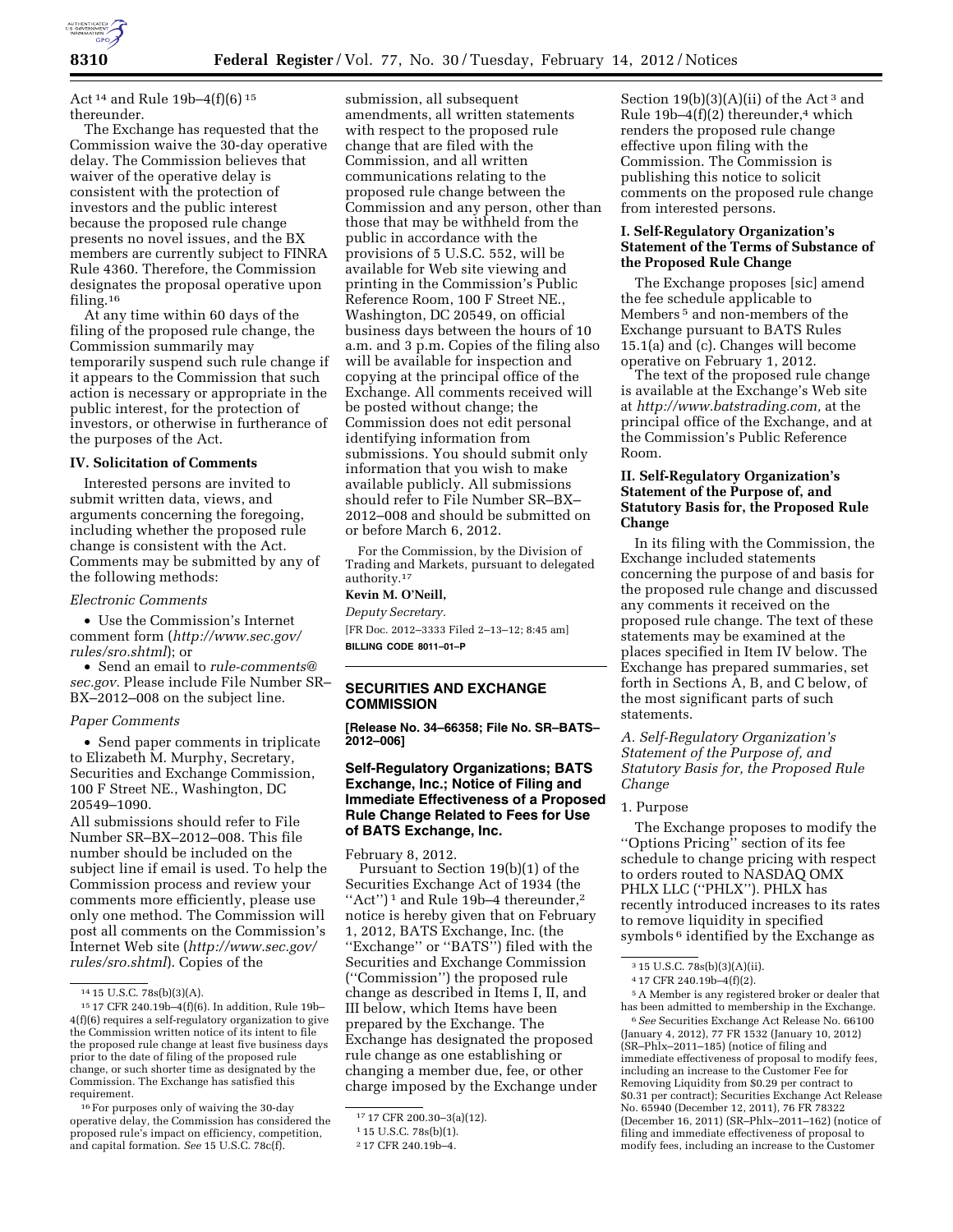Make/Take issues (identified as ''Select Symbols'' at PHLX).7 Further, PHLX has recently announced an increase to its current fee of \$0.31 per contract to \$0.39 per contract for customer orders that remove liquidity in Make/Take issues.8 The Exchange currently charges certain flat rates for routing to other options exchanges that have been placed into three groups based on the approximate cost of routing to such venues. The grouping of away options exchanges is based on the cost of transaction fees assessed by each venue as well as costs to the Exchange for routing (*i.e.,* clearing fees, infrastructure costs, etc.). The Exchange currently assesses fees of \$0.30 per contract for Customer 9 orders and \$0.55 per contract for Professional,10 Firm or Market Maker 11 orders routed to PHLX in Make/Take issues.12 At the current rates, the Exchange is not currently covering its costs on Customer orders routed to PHLX in Make/Take issues, based on the existing base rate of \$0.31 per contract plus additional costs incurred by the Exchange. With the proposal by PHLX to increase fees for Customer orders that remove liquidity to \$0.39 per share, the Exchange will be even further from the cost of routing customer orders to PHLX if the Exchange continues to charge \$0.30 per contract. In order to better approximate the cost to the Exchange of routing Customer orders to PHLX, the Exchange proposes to place PHLX in the away options exchange grouping along with the Nasdaq Options Market (''NOM''), C2 Options Exchange,

8*See* Options Trader Alert #2012–4, ''PHLX and NOM Announce Updated Pricing for Customer Orders,'' January 25, 2012.

9As defined on the Exchange's fee schedule, a Customer order refers to an order identified by a Member for clearing in the Customer range at the Options Clearing Corporation (''OCC''), excluding any transaction for a ''Professional'' as defined in Exchange Rule 16.1.

10The term ''Professional'' is defined in Exchange Rule 16.1 to mean any person or entity that (A) is not a broker or dealer in securities, and (B) places more than 390 orders in listed options per day on average during a calendar month for its own beneficial account(s).

11As defined on the Exchange's fee schedule, the terms ''Firm'' and ''Market Maker'' apply to any transaction identified by a member for clearing in the Firm or Market Maker range, respectively, at the OCC.

12As defined on the fee schedule, Make/Take pricing refers to executions at the identified exchange under which ''Post Liquidity'' or ''Maker'' rebates (''Make'') are credited by that exchange and ''Take Liquidity'' or ''Taker'' fees (''Take'') are charged by that exchange.

Incorporated (''C2''), and NYSE Arca Options (''Arca'') in Make/Take issues. Accordingly, the Exchange proposes to charge a fee of \$0.50 per contract for Customer orders and to continue to charge \$0.55 per contract for Professional, Firm, or Market Maker orders routed to and executed at PHLX.

## 2. Statutory Basis

The Exchange believes that the proposed rule change is consistent with the requirements of the Act and the rules and regulations thereunder that are applicable to a national securities exchange, and, in particular, with the requirements of Section 6 of the Act.13 Specifically, the Exchange believes that the proposed rule change is consistent with Section  $6(b)(4)$  of the Act,<sup>14</sup> in that it provides for the equitable allocation of reasonable dues, fees and other charges among members and other persons using any facility or system which the Exchange operates or controls. The Exchange notes that it operates in a highly competitive market in which market participants can readily direct order flow to competing venues if they deem fee levels at a particular venue to be excessive. The Exchange also notes that with respect to the change proposed in this filing, although routing options are available to all Users, Users are not required to use the Exchange's routing services, but instead, the Exchange's routing services are completely optional. Members can manage their own routing to different options exchanges or can utilize a myriad of other routing solutions that are available to market participants.

The Exchange believes that its proposal to modify routing fees to PHLX is reasonable because the modified fee is a better approximation of the cost to the Exchange for routing Customer orders to PHLX. The Exchange believes that its flat fee structure for orders routed to various venues is a fair and equitable approach to pricing, as it provides certainty with respect to execution fees at groups of away options exchanges. Under its flat fee structure, the Exchange has previously operated at a slight loss for Customer orders routed to and executed at PHLX. The Exchange believes that the proposed change will allow it to recoup and better cover its costs of providing routing services going forward. The Exchange also believes that the proposed fees for orders routed to and executed at PHLX are fair and equitable and not unreasonably discriminatory in that they apply equally to all Exchange Users.

# *B. Self-Regulatory Organization's Statement on Burden on Competition*

The Exchange does not believe that the proposed rule change imposes any burden on competition.

# *C. Self-Regulatory Organization's Statement on Comments on the Proposed Rule Change Received From Members, Participants or Others*

No written comments were solicited or received.

## **III. Date of Effectiveness of the Proposed Rule Change and Timing for Commission Action**

Pursuant to Section 19(b)(3)(A)(ii) of the Act $^{\rm 15}$  and Rule 19b–4(f)(2) thereunder,16 the Exchange has designated this proposal as establishing or changing a due, fee, or other charge applicable to the Exchange's Members and non-members, which renders the proposed rule change effective upon filing.

At any time within 60 days of the filing of the proposed rule change, the Commission summarily may temporarily suspend such rule change if it appears to the Commission that such action is necessary or appropriate in the public interest, for the protection of investors, or otherwise in furtherance of the purposes of the Act.

# **IV. Solicitation of Comments**

Interested persons are invited to submit written data, views and arguments concerning the foregoing, including whether the proposed rule change is consistent with the Act. Comments may be submitted by any of the following methods:

#### *Electronic Comments*

• Use the Commission's Internet comment form (*[http://www.sec.gov/](http://www.sec.gov/rules/sro.shtml)  [rules/sro.shtml](http://www.sec.gov/rules/sro.shtml)*); or

• Send an email to *[rule](mailto:rule-comments@sec.gov)[comments@sec.gov.](mailto:rule-comments@sec.gov)* Please include File Number SR–BATS–2012–006 on the subject line.

#### *Paper Comments*

• Send paper comments in triplicate to Elizabeth M. Murphy, Secretary, Securities and Exchange Commission, 100 F Street NE., Washington, DC 20549–1090.

All submissions should refer to File Number SR–BATS–2012–006. This file number should be included on the subject line if email is used. To help the Commission process and review your comments more efficiently, please use only one method. The Commission will

Fee for Removing Liquidity from \$0.25 per contract<br>to \$0.29 per contract).

<sup>&</sup>lt;sup>7</sup> As defined on the fee schedule, Make/Take pricing refers to executions at the identified exchange under which ''Post Liquidity'' or ''Maker'' rebates (''Make'') are credited by that exchange and ''Take Liquidity'' or ''Taker'' fees (''Take'') are charged by that exchange.

<sup>13</sup> 15 U.S.C. 78f.

<sup>14</sup> 15 U.S.C. 78f(b)(4).

<sup>15</sup> 15 U.S.C. 78s(b)(3)(A)(ii).

<sup>16</sup> 17 CFR 240.19b–4(f)(2).